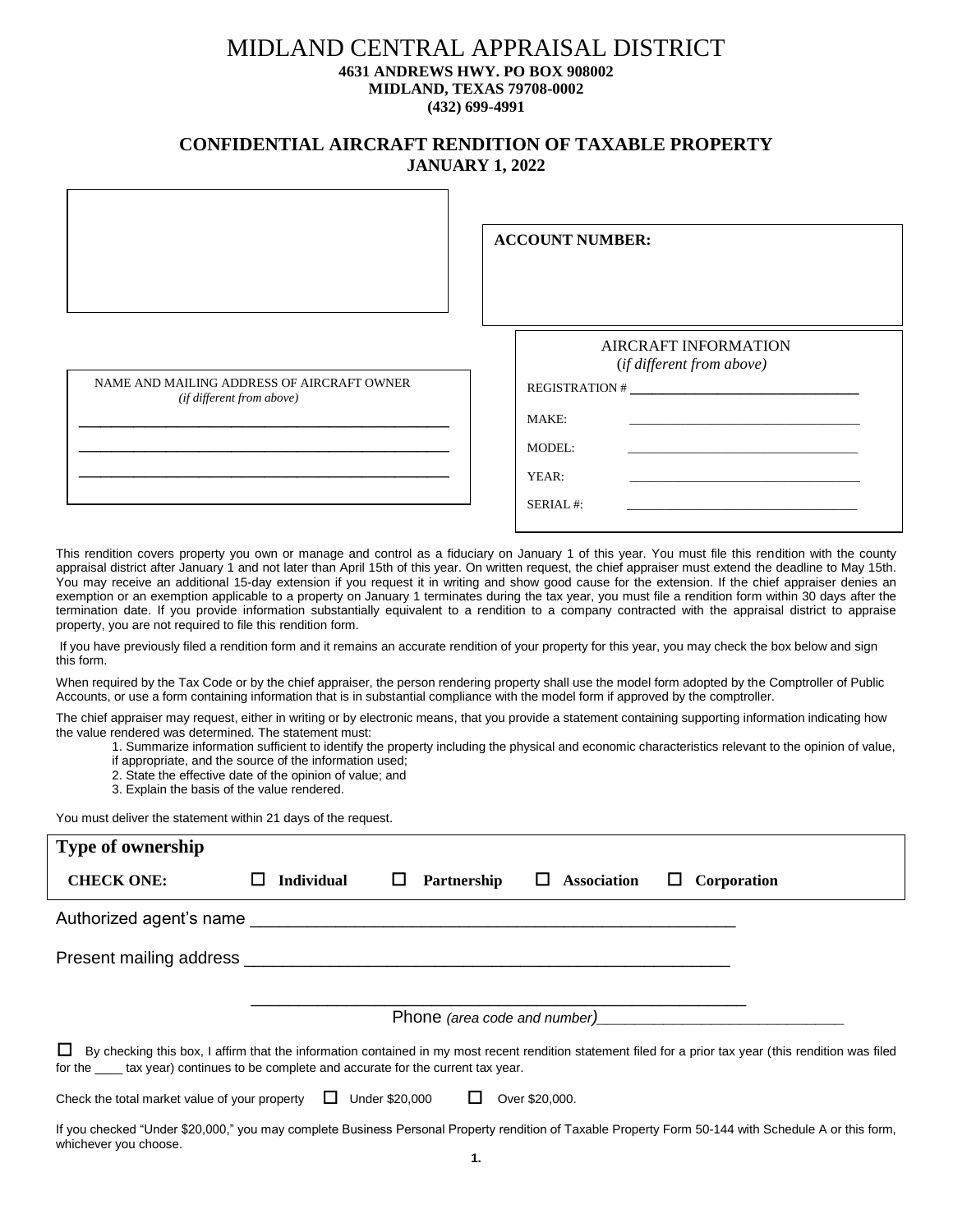**1. OWNERSHIP** Date Sold:\_\_\_\_\_\_\_\_\_\_\_\_\_\_\_\_ New Owner: \_\_\_\_\_\_\_\_\_\_\_\_\_\_\_\_\_\_\_\_\_\_\_\_\_\_\_\_  **CHANGE Address:** \_\_\_\_\_\_\_\_\_\_\_\_\_\_\_\_\_\_\_\_\_\_\_\_\_\_\_\_\_\_\_\_\_\_\_\_\_\_\_\_\_\_\_\_\_\_\_\_\_\_\_\_\_ City State Zip Property owner's total estimate of value *(optional)*:\_\_\_\_\_\_\_\_\_\_\_\_\_\_\_\_\_\_\_\_\_\_\_\_\_\_\_\_\_\_\_\_\_\_\_\_\_\_\_ *NOTE: Although rendering a value is not required, such action entitles the property owner to be notified if an appraised value greater than the rendered value is to be submitted to the appraisal review board. Property owners may protest appraised values before the appraisal review board. (Section 25.19, Tax Code)* **2. A. WHERE IS AIRCRAFT HANGARED B. NUMBER OF DAYS AIRCRAFT WAS IN \_\_\_\_\_\_\_\_\_\_\_\_\_\_\_\_\_\_\_\_\_\_\_\_\_\_\_\_\_\_\_\_\_\_\_ MIDLAND DURING THE PREVIOUS YEAR\_\_\_\_\_\_\_\_ 3. AIRCRAFT USE: PLEASE CHECK THE BOX BELOW WHICH APPLIES TO AIRCRAFT** □ **USED ONLY FOR NON-BUSINESS/NON-COMMERCIAL PURPOSES (NOT LISTED OR CLAIMED WITH IRS)** □ **USED FOR BUSINESS BUT NON-COMMERCIAL PURPOSES** □ **USED AS A COMMERCIAL AIRCRAFT (CERTIFICATED AIR CARRIER) IF USED AS A COMMERCIAL AIRCRAFT PLEASE CONTACT MIDLAND CENTRAL APPRAISAL DISTRICT FOR COMMERCIAL AIRCRAFT ALLOCATION FORMS! 4. ALLOCATION FACTOR CALCULATION.** *(OPTIONAL)* **Section 21.055 of the Property Tax Code requires the MARKET VALUE of a non-commercial aircraft used for business purposes to reflect only its use in this state. The following information MUST be provided in order for Midland Central Appraisal District to calculate the correct allocation factor. (A copy of the log book showing departures may be required to support the statements in this report.) (1) TOTAL number of departures by the aircraft from a location in this state during the previous tax year. \_\_\_\_\_\_\_\_\_\_\_\_\_\_\_\_\_ (2) TOTAL** number of departures by the aircraft from all locations during the previous tax year. Allocation factor (line 1 divided by line 2) **5. AIRCRAFT CONDITION:** *(OPTIONAL)* **IF ANY CONDITIONS EXISTED (OTHER THAN NORMAL DEPRECIATION) ON January 1, such as high engine hours or physical damage which could effect the value of the aircraft please fill out this section. Engine hours Engine hours** (Please include a copy of the log book showing a description of the aircraft and the actual **Please engine hours as close to January 1 as possible).**

**Other (explain):** 

## **6. PROPERTY OWNERS OPINION OF THE 100% FAIR MARKET VALUE AS OF JANUARY 1, 2019**  *(OPTIONAL) \*\* \_\_\_\_\_\_\_\_\_\_\_\_\_\_\_\_\_\_\_\_\_\_\_\_\_\_\_\_\_\_\_\_\_\_\_\_\_\_*

**\_\_\_\_\_\_\_\_\_\_\_\_\_\_\_\_\_\_\_\_\_\_\_\_\_\_\_\_\_\_\_\_\_\_\_\_\_\_\_\_\_\_\_\_\_\_\_\_\_\_\_\_\_\_\_\_\_\_\_\_\_\_\_\_\_\_ \_\_\_\_\_\_\_\_\_\_\_\_\_\_\_\_\_\_\_\_\_\_\_\_\_\_\_\_\_\_\_\_\_\_\_\_\_\_\_\_\_\_\_\_\_\_\_\_\_\_\_\_\_\_\_\_\_\_\_\_\_\_\_\_\_\_**